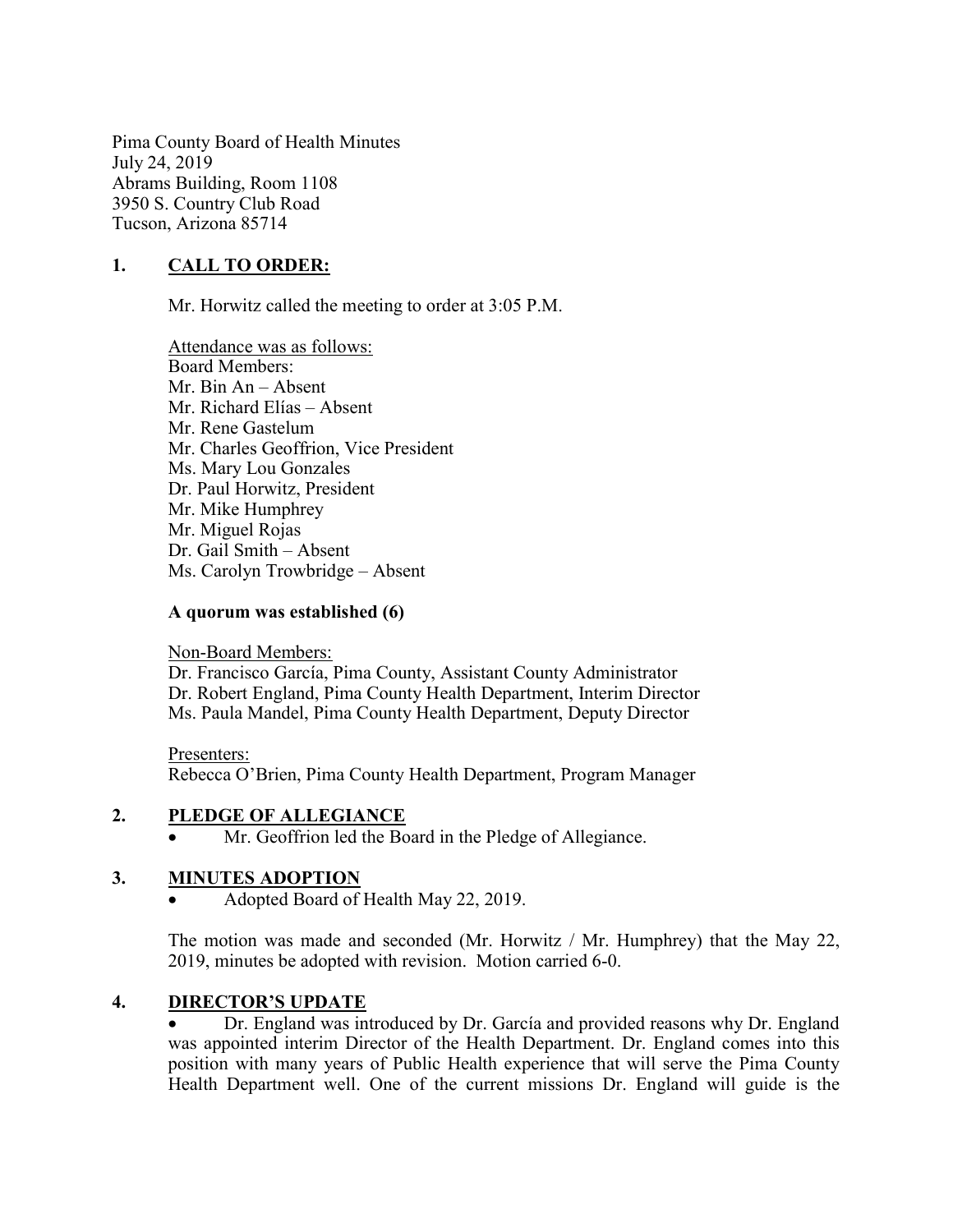reaccreditation process. There are many programs in full swing that Dr. England's experience and knowledge will prove invaluable.

 Dr. England shared with the Board that he is serving as interim director with Public Health experience including 12 years of as the Director of Maricopa County and focuses on outcomes, evidenced bases programs, policies, and community partnerships.

 Dr. England updated the Board that the recruitment for the Director's position is expected to be advertised soon. The Board will be updated as additional information becomes available.

 Dr. England shared with the Board that he will be working to establish more opportunities to partner with community health centers and the University of Arizona's Academic Health Department to combine space, libraries, staff, and other resources beneficial to both partners. A main benefit for the Health Department will be that the University of Arizona grant access into their resources and expertise resulting in increased visibility of our programs into the community.

 Dr. England introduced Ms. Mandel who updated the Board on the Hepatitis A outbreak. To date there have been 226 confirmed cases in Pima County. The Health Department's efforts continue with our community partners. The Street Outreach has decreased because of the summer heat. Outreach has increased at the community cooling sites. The City Parks and Recreation Department will be posting Hepatitis A information at park restrooms about our services and vaccine sites. City staff are increasing the amount of times the park restrooms/hand cleaning sites are cleaned. Several of Health Department nurses are entering the jail to share information, assist with health assessments, and vaccinating high risk populations. The Crises Response Center (CRC) are vaccinating at their facilities and the Health Department is providing education to the CRC and other crises centers as well.

The homeless who are using illicit drugs is a high risk population. Some of these individuals decline vaccination during outreach events because of their fear of government entities among other reasons. The Health Department continues to identify ways that may appeal to these individuals.

## 5. TOBACCO 21 / VAPING ORDINANCE:

 Dr. England introduced Ms. O'Brien who updated the Board on the proposed amendment to the smoking ordinance that will be on the Board of Supervisors meeting on August 6, 2019. This proposal also adds chapter 8.52 – Tobacco Retail Establishments. Currently staff are gathering talking points and answers to frequent questions in preparation for this Board of Supervisor meeting. If approved, the minimum legal age to purchase tobacco products will change from age 18 to 21 years old and the establishment of a permit system for tobacco and electronic nicotine delivery device retailers in unincorporated Pima County. Community education will begin immediately after Board approval with a series of press releases, social media announcements, educational material, and community outreach events. Two program specialists will be coming onboard to assist with the community education. Enforcement will begin on January 1,